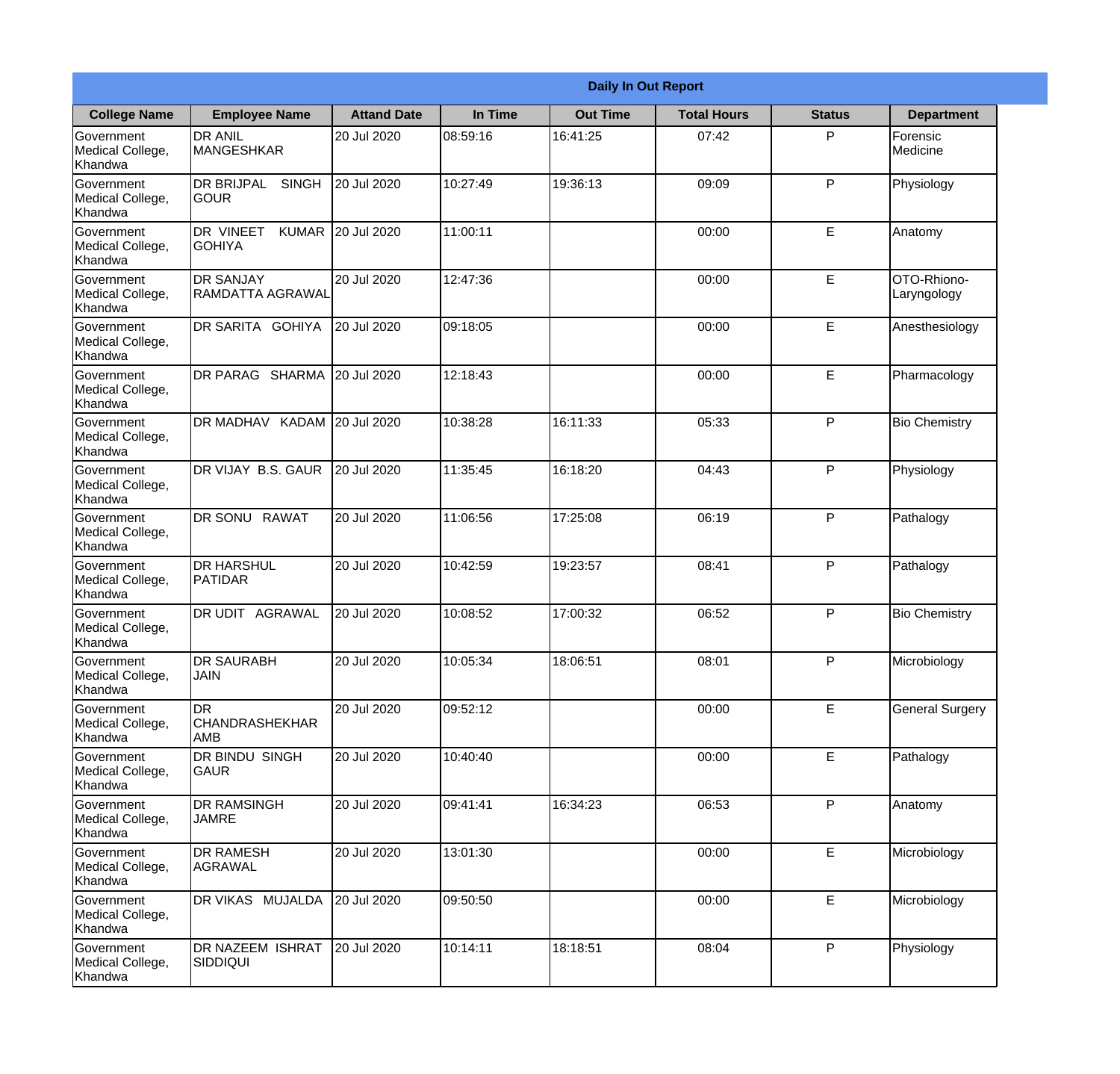| <b>Designation</b>                       | <b>Category</b> |
|------------------------------------------|-----------------|
| <b>Assistant Professor</b>               | Para Clinical   |
| Demonstrator/Tutor                       | Non Clinical    |
| Professor                                | Non Clinical    |
| Professor                                | Clinical        |
| Professor                                | Clinical        |
| Professor                                | Para Clinical   |
| <b>Assistant Professor INon Clinical</b> |                 |
| Associate Professor Non Clinical         |                 |
| Demonstrator/Tutor   Para Clinical       |                 |
| <b>Assistant Professor</b>               | Para Clinical   |
| Associate Professor Non Clinical         |                 |
| Associate Professor   Para Clinical      |                 |
| Assistant Professor Clinical             |                 |
| Associate Professor   Para Clinical      |                 |
| Demonstrator/Tutor   Non Clinical        |                 |
| <b>Assistant Professor</b>               | Para Clinical   |
| Demonstrator/Tutor   Para Clinical       |                 |
| Professor                                | Non Clinical    |

## **Daily In Out Report**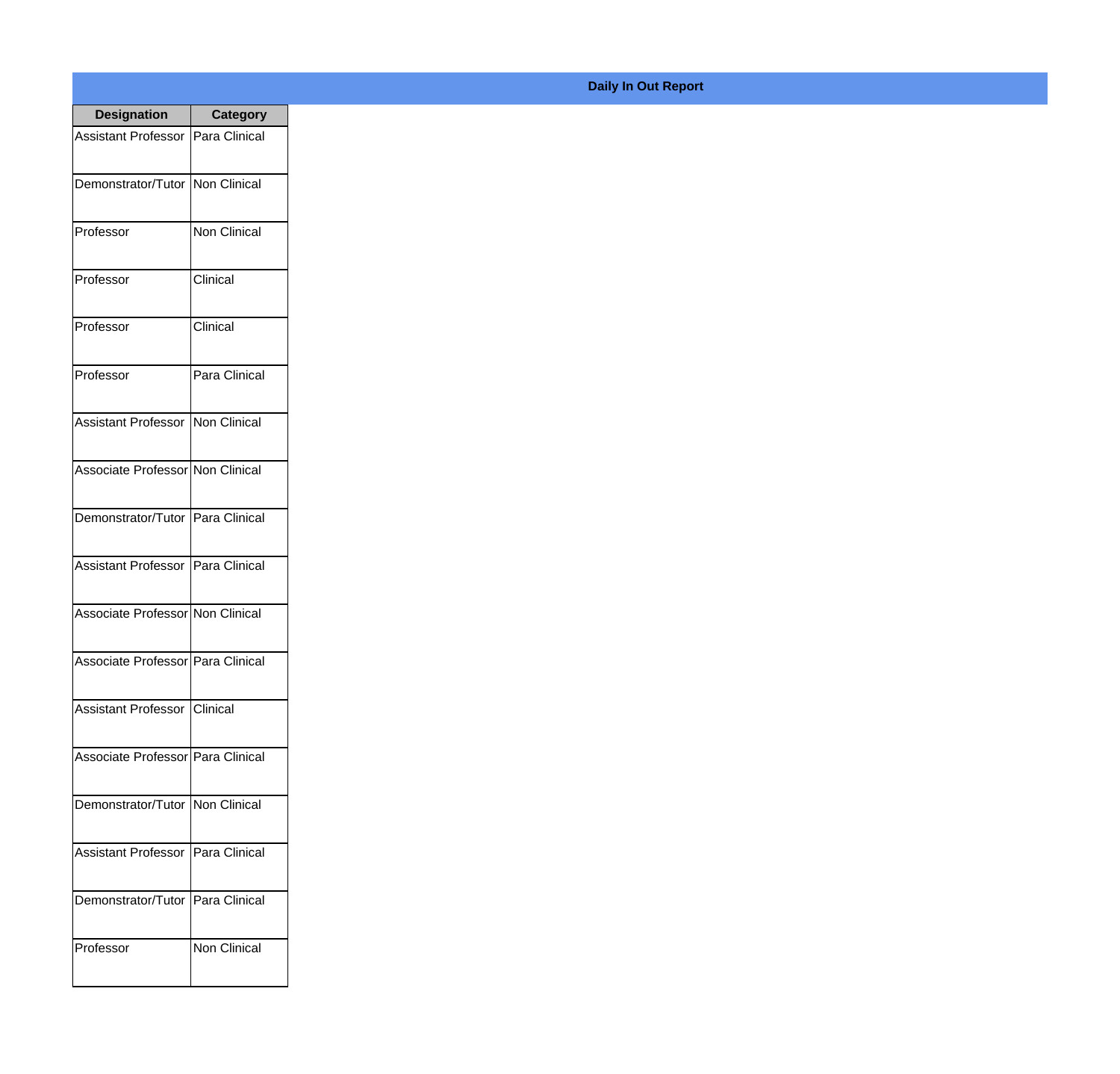|                                                  |                                                |             |          |          | <b>Daily In Out Report</b> |   |                        |
|--------------------------------------------------|------------------------------------------------|-------------|----------|----------|----------------------------|---|------------------------|
| Government<br>Medical College,<br>Khandwa        | <b>DR RAJEEV VIJAY</b><br><b>JOSHI</b>         | 20 Jul 2020 | 08:45:44 | 16:26:33 | 07:41                      | P | Anatomy                |
| Government<br>Medical College,<br>Khandwa        | <b>DR DWARKA</b><br><b>PRASAD GOTHRE</b>       | 20 Jul 2020 | 08:24:40 | 16:35:49 | 08:11                      | P | <b>Bio Chemistry</b>   |
| Government<br>Medical College,<br>Khandwa        | <b>DR SOUMITRA</b><br><b>SETHIA</b>            | 20 Jul 2020 | 10:06:29 | 18:19:06 | 08:13                      | P | Community<br>Medicine  |
| Government<br>Medical College,<br>Khandwa        | DR LEENA PARIHAR                               | 20 Jul 2020 | 11:30:35 |          | 00:00                      | E | Community<br>Medicine  |
| <b>Government</b><br>Medical College,<br>Khandwa | DR SACHIN PARMAR 20 Jul 2020                   |             | 10:14:03 | 19:23:44 | 09:09                      | P | Community<br>Medicine  |
| Government<br>Medical College,<br>Khandwa        | DR PRAMILA VERMA 20 Jul 2020                   |             | 11:58:03 | 17:47:59 | 05:49                      | P | Paediatrics            |
| <b>Government</b><br>Medical College,<br>Khandwa | <b>DR GARIMA</b><br>AGRAWAL VARSHNEY           | 20 Jul 2020 | 10:32:31 |          | 00:00                      | E | Paediatrics            |
| Government<br>Medical College,<br>Khandwa        | <b>DR SIDDHARTH</b><br><b>BANODE</b>           | 20 Jul 2020 | 08:42:11 | 16:08:16 | 07:26                      | P | Pharmacology           |
| <b>Government</b><br>Medical College,<br>Khandwa | <b>DR CHANDNI</b><br>KAROLE                    | 20 Jul 2020 | 11:45:46 |          | 00:00                      | E | Ophthalmology          |
| Government<br>Medical College,<br>Khandwa        | <b>DR PRIYA KAPOOR</b><br><b>KAPOOR</b>        | 20 Jul 2020 | 10:25:12 | 16:48:55 | 06:23                      | P | Pathalogy              |
| <b>Government</b><br>Medical College,<br>Khandwa | <b>DR SAPNA</b><br><b>MAHESHRAM</b>            | 20 Jul 2020 | 10:25:59 | 17:35:48 | 07:10                      | P | Community<br>Medicine  |
| Government<br>Medical College,<br>Khandwa        | <b>DR RAJENDRA</b><br><b>SINGH MANDLOI</b>     | 20 Jul 2020 | 09:46:50 | 16:17:28 | 06:31                      | P | <b>Bio Chemistry</b>   |
| Government<br>Medical College,<br>Khandwa        | <b>DR SEEMA</b><br><b>SUDHAKARRAO</b><br>SUTAY | 20 Jul 2020 | 17:58:44 |          | 00:00                      | E | Forensic<br>Medicine   |
| Government<br>Medical College,<br>Khandwa        | DR RAKESH SINGH<br><b>HAZARI</b>               | 20 Jul 2020 | 12:47:30 |          | 00:00                      | E | Pathalogy              |
| Government<br>Medical College,<br>Khandwa        | <b>DR ANANT</b><br><b>TUKARAM PAWAR</b>        | 20 Jul 2020 | 10:40:13 | 18:19:13 | 07:39                      | P | Community<br>Medicine  |
| Government<br>Medical College,<br>Khandwa        | DR SHAIKH M.KHALIQ 20 Jul 2020                 |             | 10:56:15 |          | 00:00                      | E | <b>Bio Chemistry</b>   |
| Government<br>Medical College,<br>Khandwa        | <b>DR MAHENDRA</b><br>PANWAR                   | 20 Jul 2020 | 09:33:53 |          | 00:00                      | E | Orthopaedics           |
| Government<br>Medical College,<br>Khandwa        | DR AJAY GANGJI                                 | 20 Jul 2020 | 11:59:07 |          | 00:00                      | E | <b>General Surgery</b> |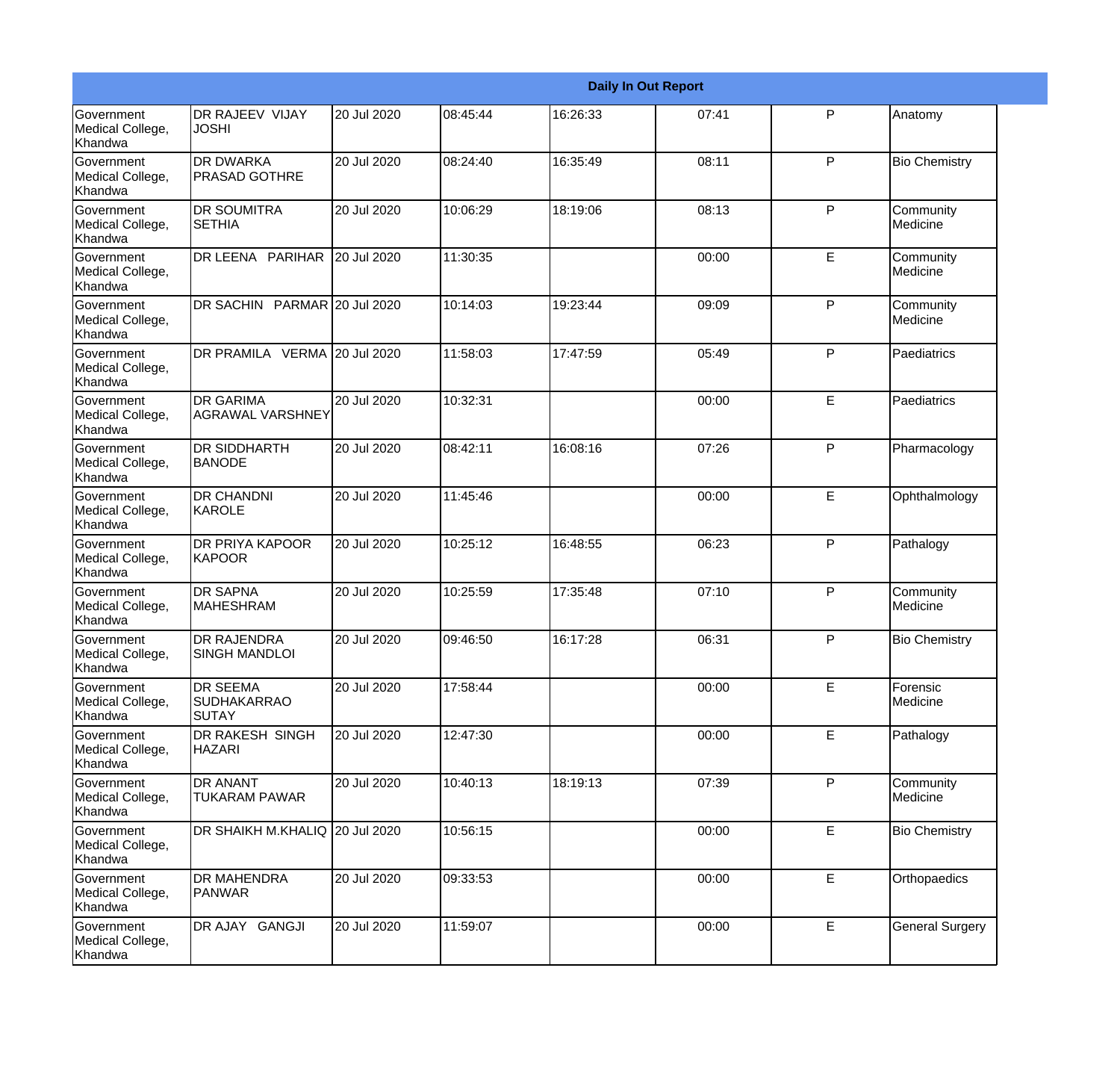| Assistant Professor Non Clinical    |               |
|-------------------------------------|---------------|
| Demonstrator/Tutor Non Clinical     |               |
|                                     |               |
| Assistant Professor Para Clinical   |               |
| Assistant Professor   Para Clinical |               |
| Assistant Professor   Para Clinical |               |
| Professor                           | Clinical      |
| Associate Professor Clinical        |               |
| Associate Professor Para Clinical   |               |
| Assistant Professor Clinical        |               |
| Demonstrator/Tutor Para Clinical    |               |
|                                     |               |
| Associate Professor Para Clinical   |               |
| Demonstrator/Tutor Non Clinical     |               |
| Professor                           | Para Clinical |
| Professor                           | Para Clinical |
| Professor                           | Para Clinical |
|                                     |               |
| Professor                           | Non Clinical  |
| Assistant Professor Clinical        |               |
| Professor                           | Clinical      |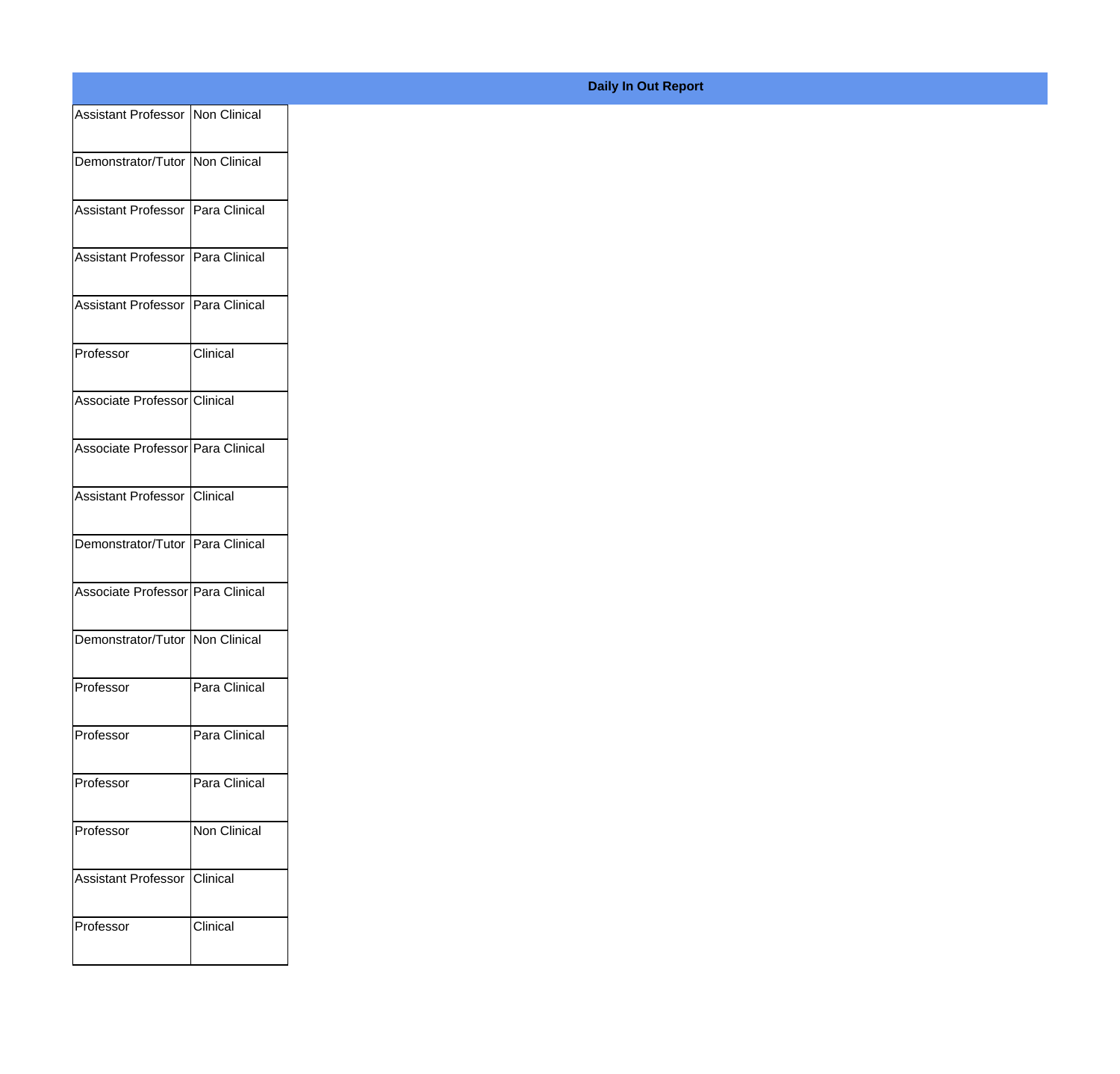|                                                  |                                                |             |          |          | <b>Daily In Out Report</b> |   |                             |
|--------------------------------------------------|------------------------------------------------|-------------|----------|----------|----------------------------|---|-----------------------------|
| <b>Government</b><br>Medical College,<br>Khandwa | <b>DR SITARAM</b><br><b>SOLANKI</b>            | 20 Jul 2020 | 09:57:46 | 17:23:37 | 07:26                      | P | Forensic<br>Medicine        |
| Government<br>Medical College,<br>Khandwa        | <b>DR RANJEET</b><br><b>BADOLE</b>             | 20 Jul 2020 | 15:31:54 |          | 00:00                      | E | <b>General Medicine</b>     |
| <b>Government</b><br>Medical College,<br>Khandwa | <b>DR ASHOK</b><br><b>BHAUSAHEB NAJAN</b>      | 20 Jul 2020 | 10:09:29 |          | 00:00                      | E | Forensic<br>Medicine        |
| <b>Government</b><br>Medical College,<br>Khandwa | <b>DR NITESHKUMAR</b><br>KISHORILAL<br>RATHORE | 20 Jul 2020 | 10:21:56 |          | 00:00                      | E | Pharmacology                |
| Government<br>Medical College,<br>Khandwa        | <b>DR PRIYESH</b><br><b>MARSKOLE</b>           | 20 Jul 2020 | 10:49:55 |          | 00:00                      | E | Community<br>Medicine       |
| Government<br>Medical College,<br>Khandwa        | <b>DR SANGEETA</b><br><b>CHINCHOLE</b>         | 20 Jul 2020 | 11:03:47 | 16:11:03 | 05:08                      | P | Physiology                  |
| Government<br>Medical College,<br>Khandwa        | DR NEERAJ KUMAR                                | 20 Jul 2020 | 09:59:48 | 18:22:18 | 08:23                      | P | Dentisry                    |
| Government<br>Medical College,<br>Khandwa        | DR VIJAY NAYAK                                 | 20 Jul 2020 | 11:18:13 | 19:05:19 | 07:47                      | P | Anatomy                     |
| Government<br>Medical College,<br>Khandwa        | DR SUNIL BAJOLIYA                              | 20 Jul 2020 | 09:54:23 | 16:22:51 | 06:28                      | P | OTO-Rhiono-<br>Laryngology  |
| Government<br>Medical College,<br>Khandwa        | <b>DR NISHA MANDLOI</b><br>PANWAR              | 20 Jul 2020 | 09:34:47 | 15:45:15 | 06:11                      | P | Obstetrics &<br>Gynaecology |
| <b>Government</b><br>Medical College,<br>Khandwa | <b>DR NANDINI</b><br><b>DIXIT</b>              | 20 Jul 2020 | 13:03:15 |          | 00:00                      | E | Paediatrics                 |
| Government<br>Medical College,<br>Khandwa        | <b>DR SATISH</b><br><b>CHANDEL</b>             | 20 Jul 2020 | 10:11:39 | 17:26:06 | 07:15                      | P | Pharmacology                |
| Government<br>Medical College,<br>Khandwa        | <b>DR MUKTESHWARI</b><br><b>GUPTA</b>          | 20 Jul 2020 | 10:20:15 | 16:23:14 | 06:03                      | P | Pharmacology                |
| Government<br>Medical College,<br>Khandwa        | DR YASHPAL RAY                                 | 20 Jul 2020 | 11:20:20 |          | 00:00                      | E | Anatomy                     |
| Government<br>Medical College,<br>Khandwa        | MOHIT GARG                                     | 20 Jul 2020 | 10:11:50 |          | 00:00                      | E | <b>General Medicine</b>     |